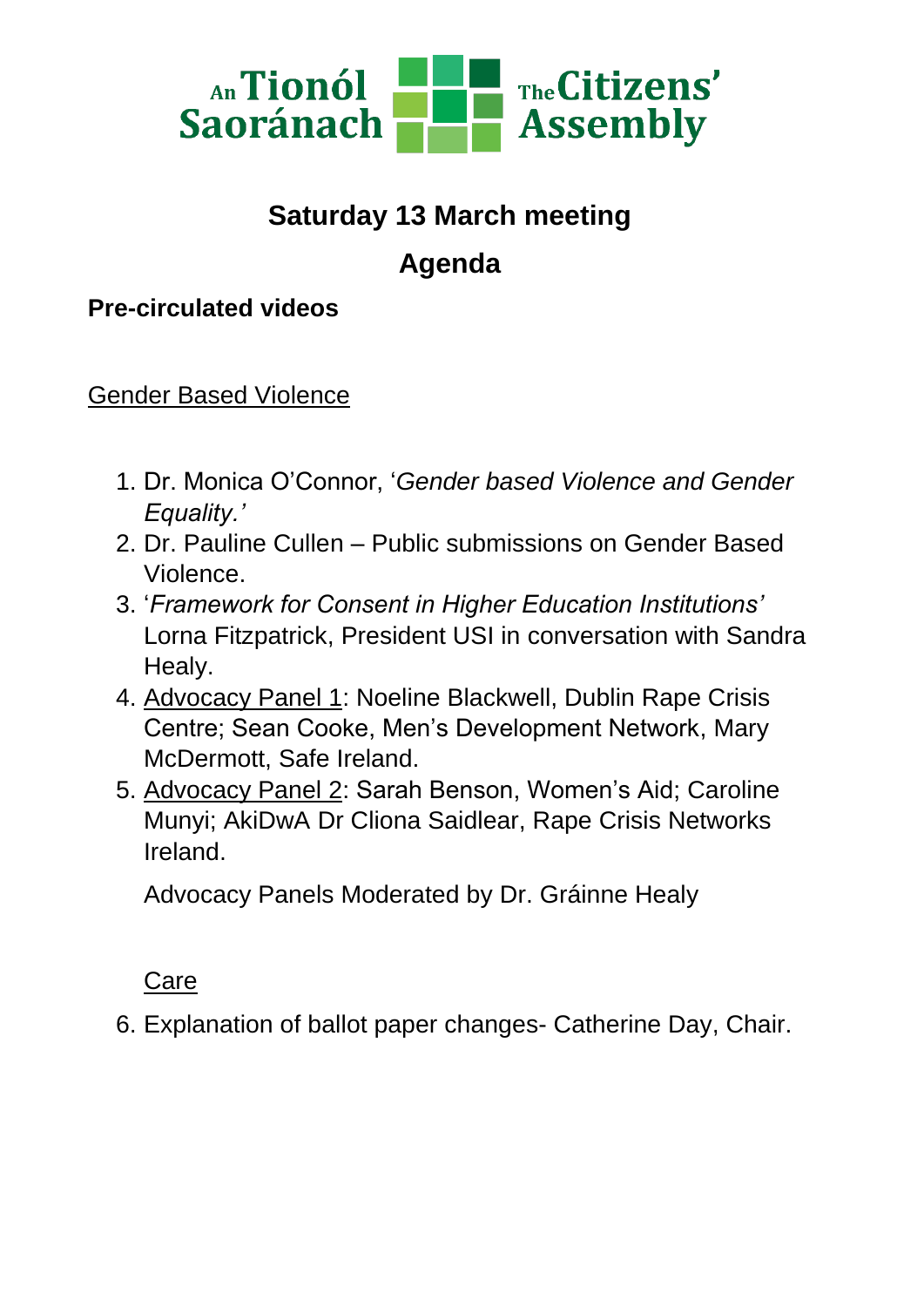

### **Programme**

| $10 \text{ am}$ | <b>Welcome and introduction</b><br><b>Chair</b>                                           |
|-----------------|-------------------------------------------------------------------------------------------|
|                 |                                                                                           |
|                 | <b>Gender Based Violence</b>                                                              |
| 10.10           | Replay of Dr. Monica O'Connor presentation<br>'Gender based Violence and Gender Equality' |
| 10.25           | Q & A with Monica O'Connor                                                                |
|                 |                                                                                           |
| 10.40           | <b>Breakout Group Discussion</b>                                                          |
|                 |                                                                                           |
| 11.55           | <b>Return to Plenary</b>                                                                  |
|                 |                                                                                           |
|                 | Lunch                                                                                     |
|                 |                                                                                           |
| 13.00           | <b>Care Ballot paper</b>                                                                  |
|                 | Introduction to afternoon<br><b>Chair</b>                                                 |
|                 |                                                                                           |
|                 |                                                                                           |

**13.05 Breakout room discussion**

**Discussion Question: Do you agree that all the items within questions 1-4 on carers should be included on the ballot paper for voting in April?**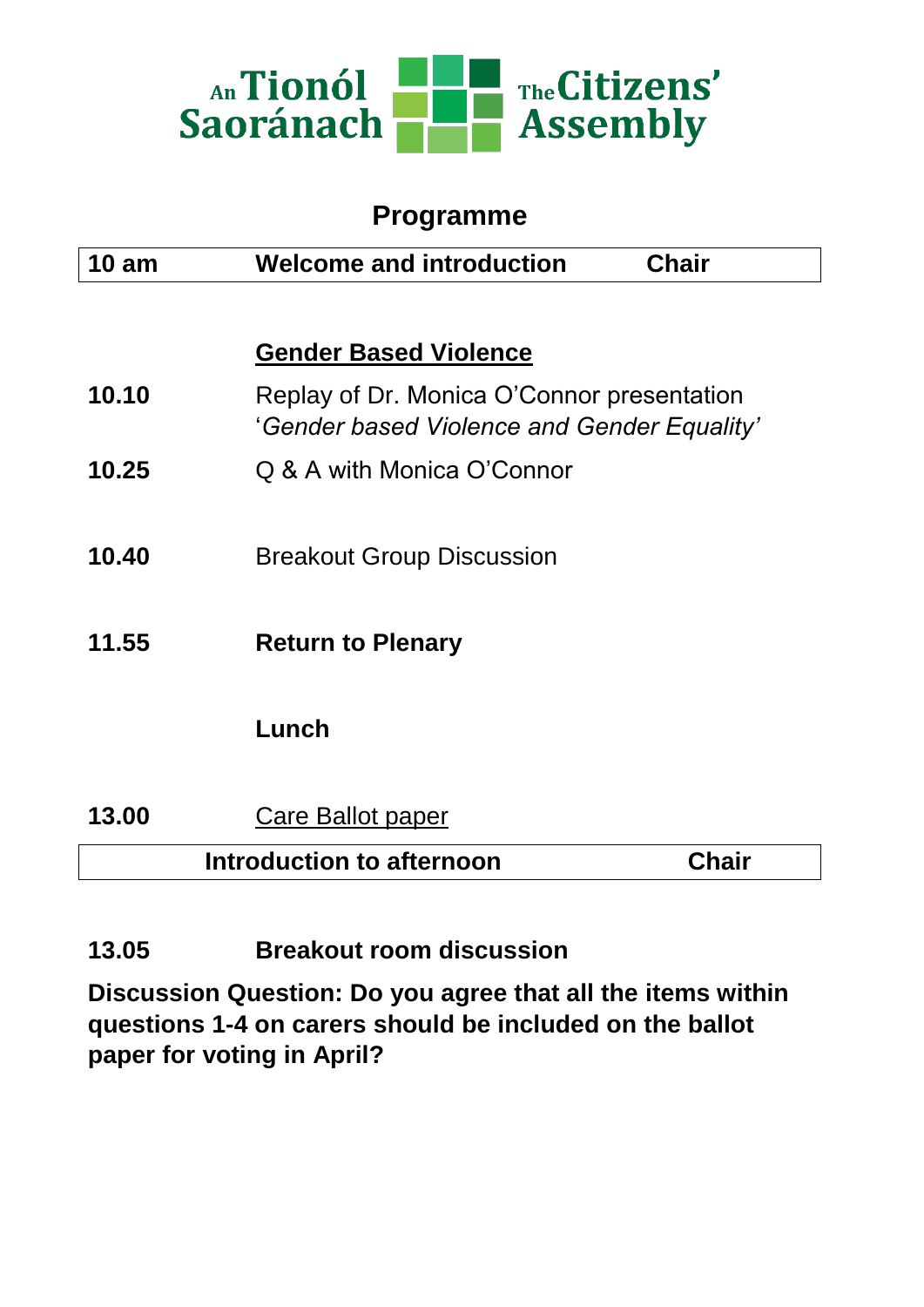#### <sub>An</sub>Tionól The Citizens' **Saoránach Assembly**

#### **Carers:**

- **1.** To improve the terms and conditions of those in paid employment as carers (for children and adults):
- **(a)** they should have a pay structure and benefits (including sick pay and pensions) that reward their level of skill and training, similar to those of teachers and nurses.
- **(b)** they should have a career structure, including access to training and professional registration, which enables them to progress in their chosen area.
- **2.** Reform Carers' Allowance by:
- **(a)** increasing the level of the income disregard
- **(b)** reimbursing the costs associated with caring
- **(c)** increasing the ceiling on the number of hours in paid work outside the home.
- **(d)** providing access to State employment and training programmes.
- **3.** The State should develop an individualised pension solution for carers to ensure they have an adequate income once they reach retirement age.
- **4.** Improve respite provision for carers by:
- **(a)** Increasing the level of the Carers' Support Grant in the next Budget and keeping it under review to ensure it keeps pace with other increases in social protection payments.

**(b)** Providing adequate access to a range of respite services to meet individual needs.

### **13.40 Plenary**

- **13.55 Zoom Polls**
- **14.10 Breakout group discussion**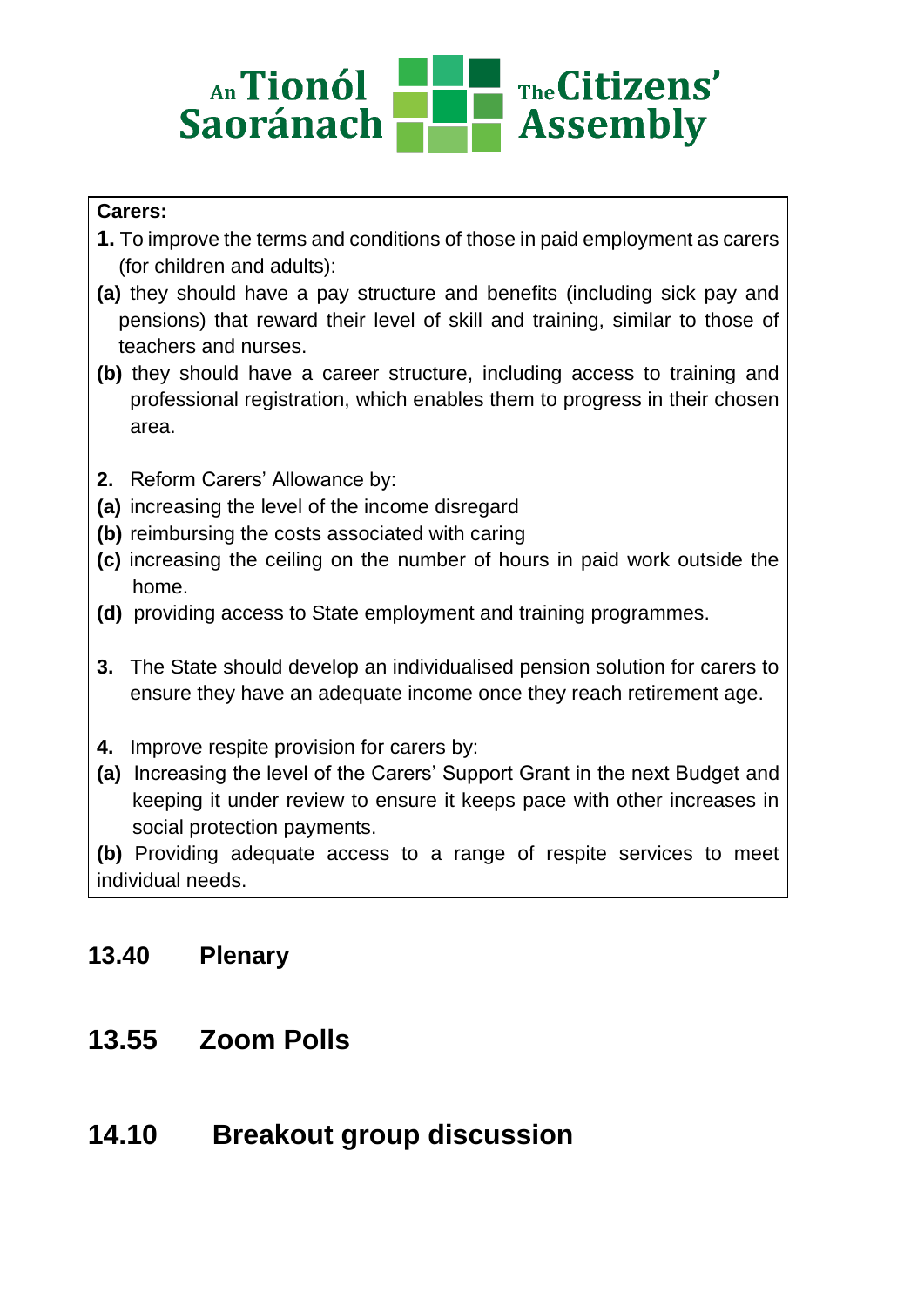

**Question: Do you agree that each item within questions 5-6 on childcare be included on the ballot paper for voting in April?**

#### **Childcare**

- **5.** Ireland should:
	- **(a)** move over the next decade to a publicly funded and regulated model of quality, affordable early years and out of hours childcare
	- **(b)** increase the State share of GDP spent on childcare, from the current 0.37% of GDP to 1% by 2030 in line with the UNICEF target.

#### **6.** Paid Leave for parents should

- **(a)** cover the first year of a child's life.
- **(b)** be non-transferable to encourage sharing of childcare responsibility between parents.
- **(c)** provide lone parents with the same total leave period as a couple.
- **(d)** be incentivised by increasing payment levels to encourage increased take up.

#### **14.40 Plenary**

### **14.50 Zoom Polls**

#### **15.00 Return to breakout groups**

**Discussion Question: Do you agree that each item within questions 7-9 on Care for Older People and Persons with Disabilities be included on the ballot paper for voting in April?**